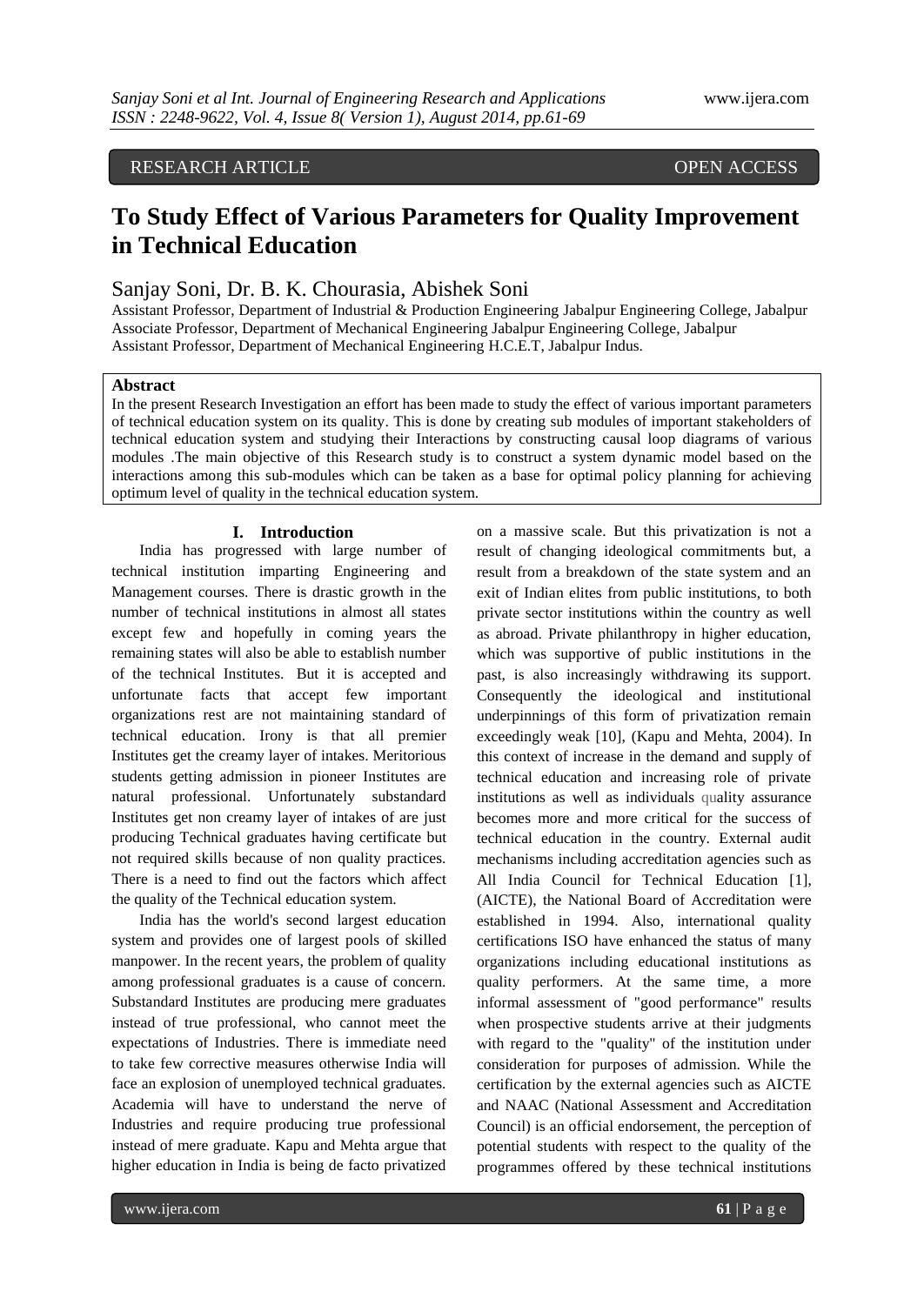plays an important role in their success. Such perceptions are in a sense self perpetuating. As students start perceiving a particular institution to be better, high quality students will get attracted to the institution. Consequently, the academic performance of the student body as a whole will improve which will result in better placement for the students as well as improvement in the reputation of the institution. This will naturally attract still better students for the next set of admissions. The same self-perpetuating cycle could also work in the reverse direction in the sense that if there is a drop in the perceived quality of the institution, the slide could continue to push the reputation downwards.

Thus, it is important to create a positive perception in the minds of the students as well as other stakeholders of the institution. There are many factors that contribute to the perceptions as well as the delivery of high quality education to the students. This paper attempts to identify the factors that promote high quality technical education and how they are affecting the technical education system.

## **II. Specific Objectives of the Study**

The following are the specific objectives of the study;

- 1. To determine the impact of various factors contributing to quality of technical education system.
- 2. To establish close interactions among various factors by constructing causal loop for technical education system.
- 3. To construct a system dynamic model which can measure the effects of change in these factors on Quality of technical system.

#### **Quality in Education**

Defining quality in education is a massive challenge since it deals with the most sensitive creation on earth the human beings. [3] Suggests that education quality is a rather vague and controversial concept. At the broadest level, education quality is a rather vague and controversial concept. At the broadest level, education quality can be viewed as a set of elements that constitute the input, process and output of the education system, and provide services that completely satisfy both internal and external strategic constituencies by meeting their explicit and implicit expectations. If higher education is viewed as a system, then any quality management program must therefore asses inputs, process and outputs.

## **III. Contextual Perspective**

[6], maintains that indeed, the notion of quality in technical education has no agreed technical meaning and its use usually involves a heavy contextual overlay of some political or educational position. For example, reference to the quality of research, student's supervision, assessment, student intake, academic programs, teaching and learning, and program designs are not uncommon. Any attempt to define or attach meaning to the term is largely ignored and one is left to assume that it is high quality that is being referred to as opposed to good or poor quality [8].

## **IV. Stakeholders Perspective**

From the stakeholder's perspective, [12], highlight the importance and value of considering quality from a variety of stakeholder perspectives. The different HE stakeholders, i.e., government, quality agencies, universities, individual academics, students, employer, parents and society, have the potential to think about quality in different ways. Similarly, five aspects of quality, including: exception, perfection, fitness for purpose, value for money, and transformation, are attributed to stakeholder's perspective. [13], further elaborates on these aspects as follows:

Exception: distinctive, embodied in excellence, passing a minimum set of standards.

Perfection: zero defects, getting things right the first time.

Fitness for purpose: relates quality to a purpose, defined by the provider.

Quality is a function of competencies in terms of knowledge, skills and attitudes, capacity and competition vis-à-vis needs [15].

Resultant from the system that produced it, and is an attribute of that system as much as of the product itself of its processes, its people and the way they work together, [20].

Efficiency in meeting the set goals, relevance to human and environmental needs and conditions and something more in relation to the pursuit of excellence and human betterment, [19].

The US National Science Foundation has defines quality in technical education as the development of intellectual skills that will equip graduates to contribute to society through productive and satisfying engineering careers as innovators, decision-makers and leaders in the global economy of the twenty- first century,[12].

As in manufacturing and service industries quality is the hallmark of excellence and effectiveness in engineering education. Every engineering college and polytechnic should define their quality policy and articulate their commitment to achieve quality in all their activities and implement the policies energetically, [14].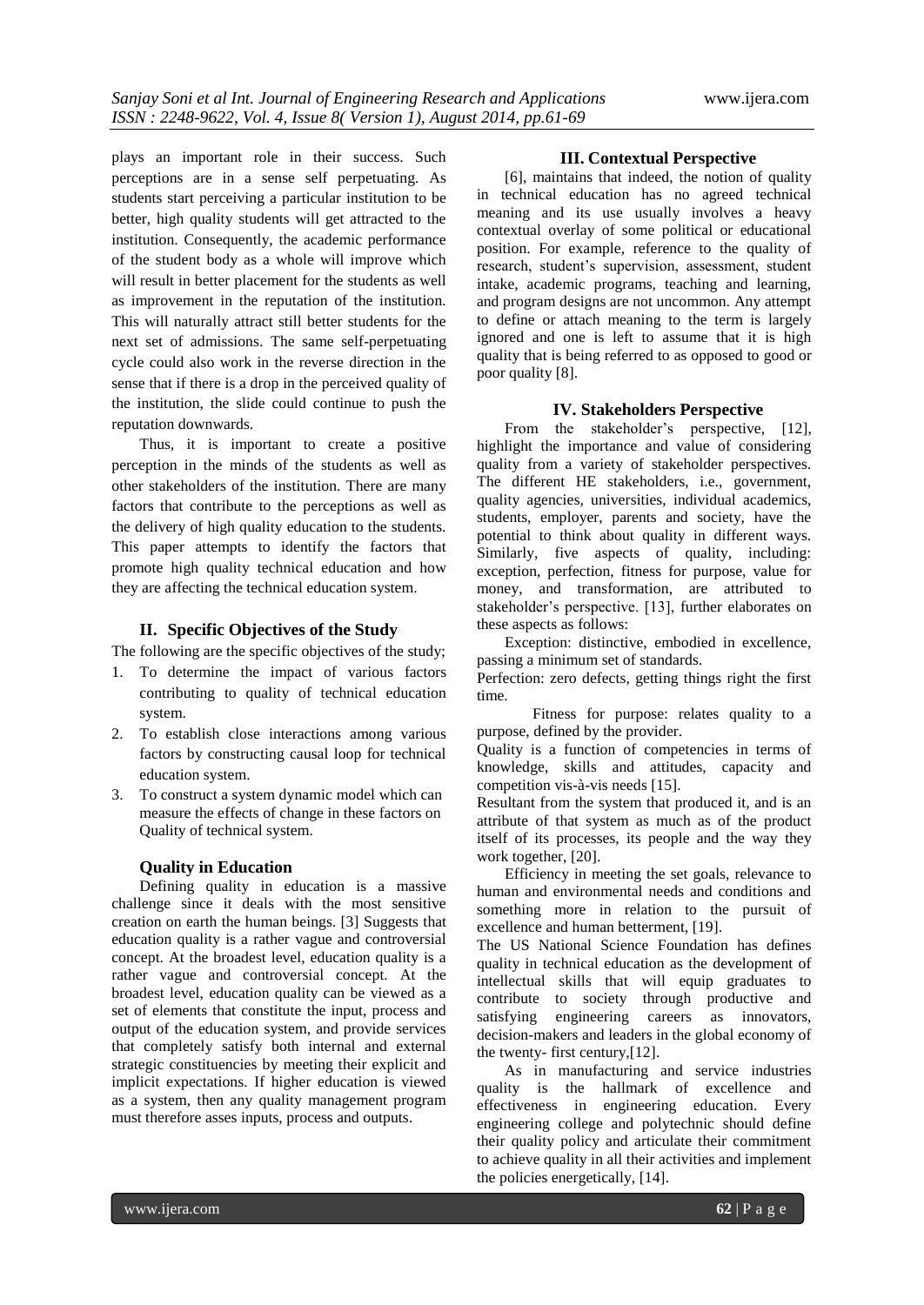Quality assurance is a process-driven approach with specific steps to help define and attain goals. This process considers design, development, production, and service. The most popular tool used to determine quality assurance is the she wart cycle, developed by Dr. W. Edwards Deming. This cycle for quality assurance consists of four steps: Plan, Do, check, and Act. These steps are commonly abbreviated as PDCA.

An Internal Quality Assurance system under which students, staff and management satisfy themselves that control mechanisms are working to maintain and enhance the quality [16].

The quality assurance strategies that are appropriate for virtual education share common features with other forms of media, but there are also differences. The range and flexibility of information and communications technologies create new opportunities, but also give rise to complexities and challenges for governments, agencies, institutions and faculty, [8].

QA handbook,[7] provides 10 tips for quality assurance for digital library such as document your policies, ensure your technical infrastructure is capable of implementing your policies, and ensure your technical infrastructure is capable of implementing your policies, ensure that you have the resources necessary to implement your policies, implement systematic checking procedures to ensure your policies are being implemented, keep audit trails, learn from others, share your experiences, seek "fitness for purpose" not perfections, remember that QA is for you to implement, seek to deploy QA procedures more extensively,[6].

Education committee of Oxford University suggests major areas of quality assurances or quality enhancement such as admission, induction, and course design, student feedback, student complaints and appeals, statistical information, external input, quality enhancement in learning and teaching, monitoring of teaching, postgraduate research degrees, collaborative provision and placement.

Educational institutions including the national Open University should be ethically and legally stopped from running courses and programmes in which they do not have core faculty. The use of teachers as academic managers and hiring of part time consultants has been helping many to generate resources, but quality is definitely being compromised. In open and distance learning system, the mechanism of quality assurance in India should include recognition and accreditation, institutional

and programme assessment, process as well as product assessment ,[14].

[15], Has proposed technical education quality assurance and assessment (TEQ-AA) system that uses mobile agents to access the web pages of the technical institutions or colleges and collect relavant quality measurement information. The collected information is analyzed and deducted into the qualitative facts of the institution, standard measurement by using (RARM) Realistic Adductive Reasoning Model, [16].

Quality assurance can be achieved through accreditation of the institutes, periodically running faculty development program research and institutional development .But there are lots of challenges such as inequity in the number of diploma level institutions vs. degree, absence of vertical mobility for ITI to doctoral levels, Availability of quality and competent faculty, number of PhDs in technical education, outcomes based accreditation criteria, flexible learning, transitional education and distance learning etc. before the institution to go for quality assurance,[14].

## **V. System Dynamics Modeling**

System dynamics is a computer based modeling approach for analyzing and solving complex problems through policy design and analysis. The problems addressed by SD are based on the premise that the structure of a system, that is, the way essential system components are connected, generates its behavior,[20].If dynamic behavior arises from feedback within the system, finding effective policy interventions requires understanding system structure. Once a model is built, it can be used to simulate the effect of proposed actions on the problem and the system as a whole. As [11], notes, this kind of tool (System Dynamic model) is necessary because, while people are good at observing the local structure of a system, they are not good at predicting how complex, interdependent systems will behave.

## **Sub-Systems of Technical education system:**

A system obviously comprises several subsystems. The basic approach of system Dynamics is identifying the sub-systems and understanding their interrelationships and interdependence and to study their dynamic behavior. The various sub- systems of Technical education system are faculty module, student's module, academic module, and administrative module, [12].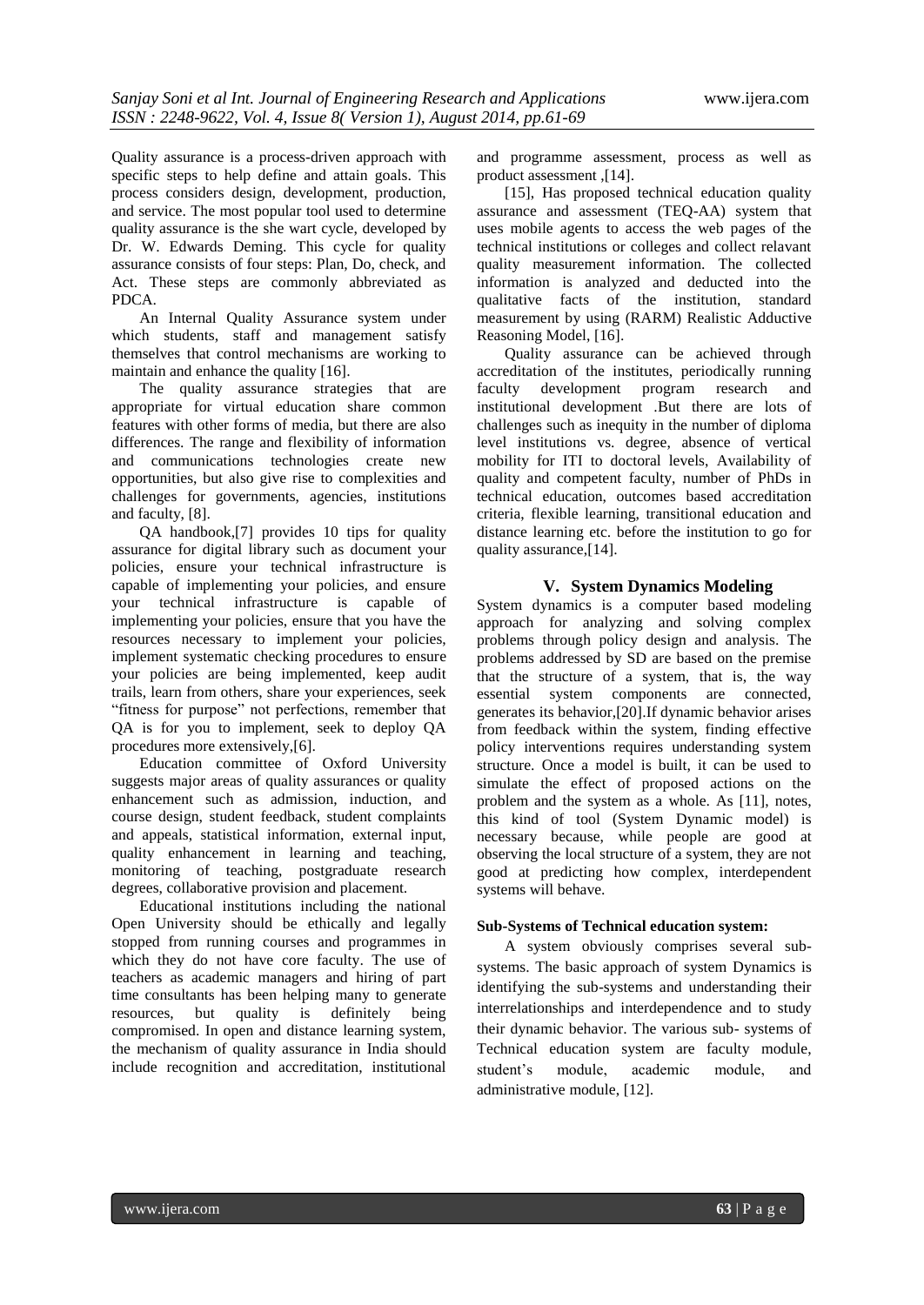

**Figure: 1 Sub Modules of Technical Education System**

## **VI. Interactions in Subsystems of Technical Education System:**

The interrelationship in the sub-systems can be studied with the help of causal loop diagrams of various modules and their impact on quality can be studied. The loop clearly depicts the causal explanations.

## **Faculty Subsystem loop (R1, R2)**

The loop shown in figure 2 below is depicting the impact of faculty over Quality of technical education. Quality of technical education is enhanced by arrival of trained qualified teachers activity which in turn enhances the academic excellence (University teaching plan is fulfilled) as a result of which new admission are attracted which promotes the fund availability of institute and enhances the research and development activity in the institute as a result of which Ph. D. enrollment increases which enhances the quality of technical education. The balancing loop  $R_2$  is articulates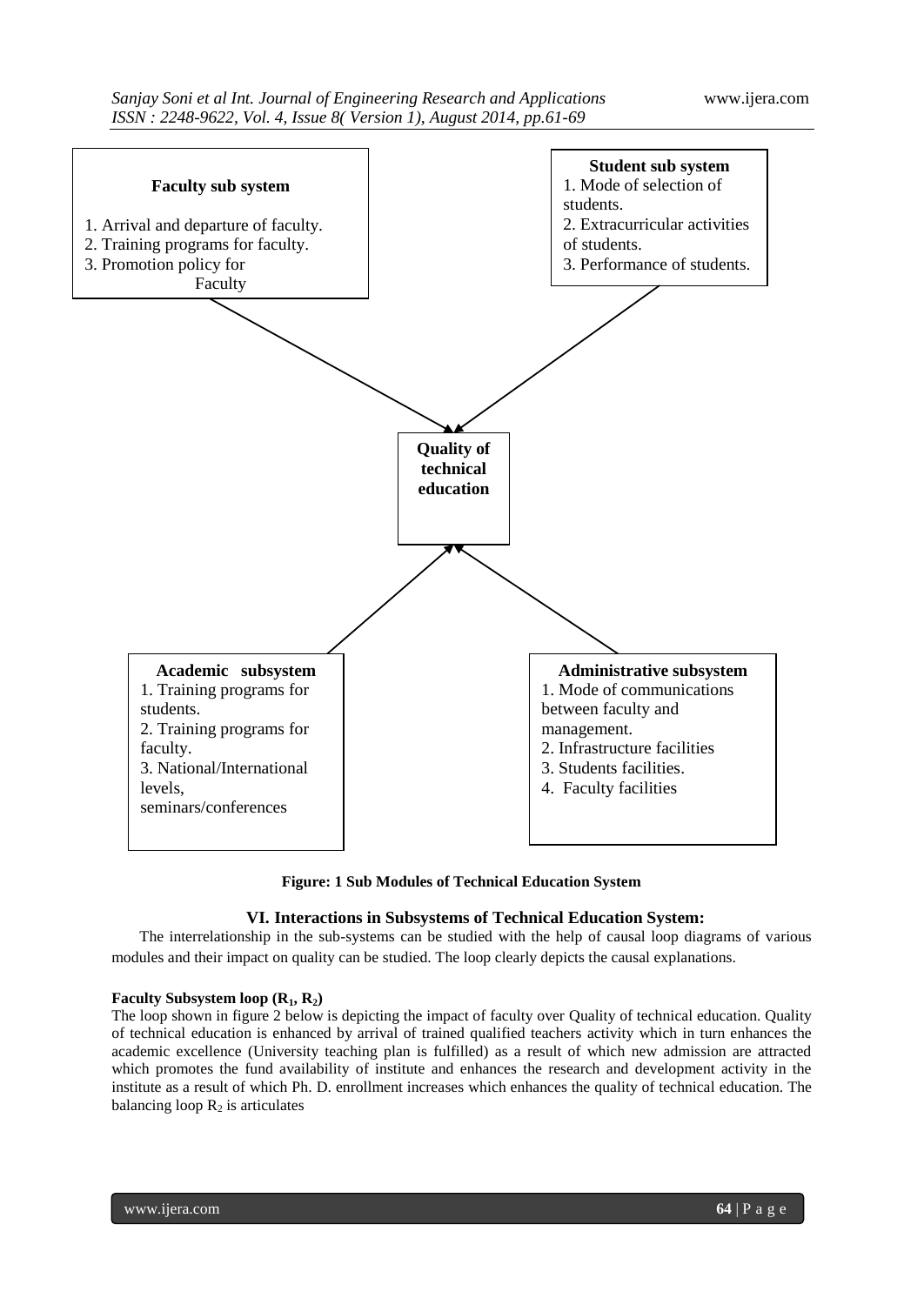

**Figure: 2 Faculty module loop**

That an increase in the quality of technical education increases the placement of students in industry as a result of which availability of students for higher studies reduces which results as less number of post graduates for technical education system which reduces the quality of technical education.

#### **VII. Student Subsystem**  $(R_3, R_4, R_5)$

The loop shown in Figure 3 depicts the causal explanations of student's module loop  $R_3$  which shows that as the quality of technical education is increased the performance of students increases in the semester exams as a result of which new admissions are attracted which ultimately increases the available funds. An increase in available funds increases the training programs for teachers which increases the academic performance of teachers which in turn

enhances the quality of technical education. Loop  $R_4$ is balancing loop which show as the attraction for new admissions is increased the demand for new colleges increases which results in the shortage of qualified and experienced teachers the impact of this results in poor performance of students in the new established colleges which in turn decreases the quality of technical education. Loop  $R_5$  is a balancing loop which articulates as the performance of teachers is increased in the institute new research projects are attracted in the institute but market conditions have direct relationship with the research projects which in turn increases the total funding as a result of which the training programs of teachers are increased which impacts by increasing academic performance of teachers which enhances the quality of technical education



www.ijera.com **65** | P a g e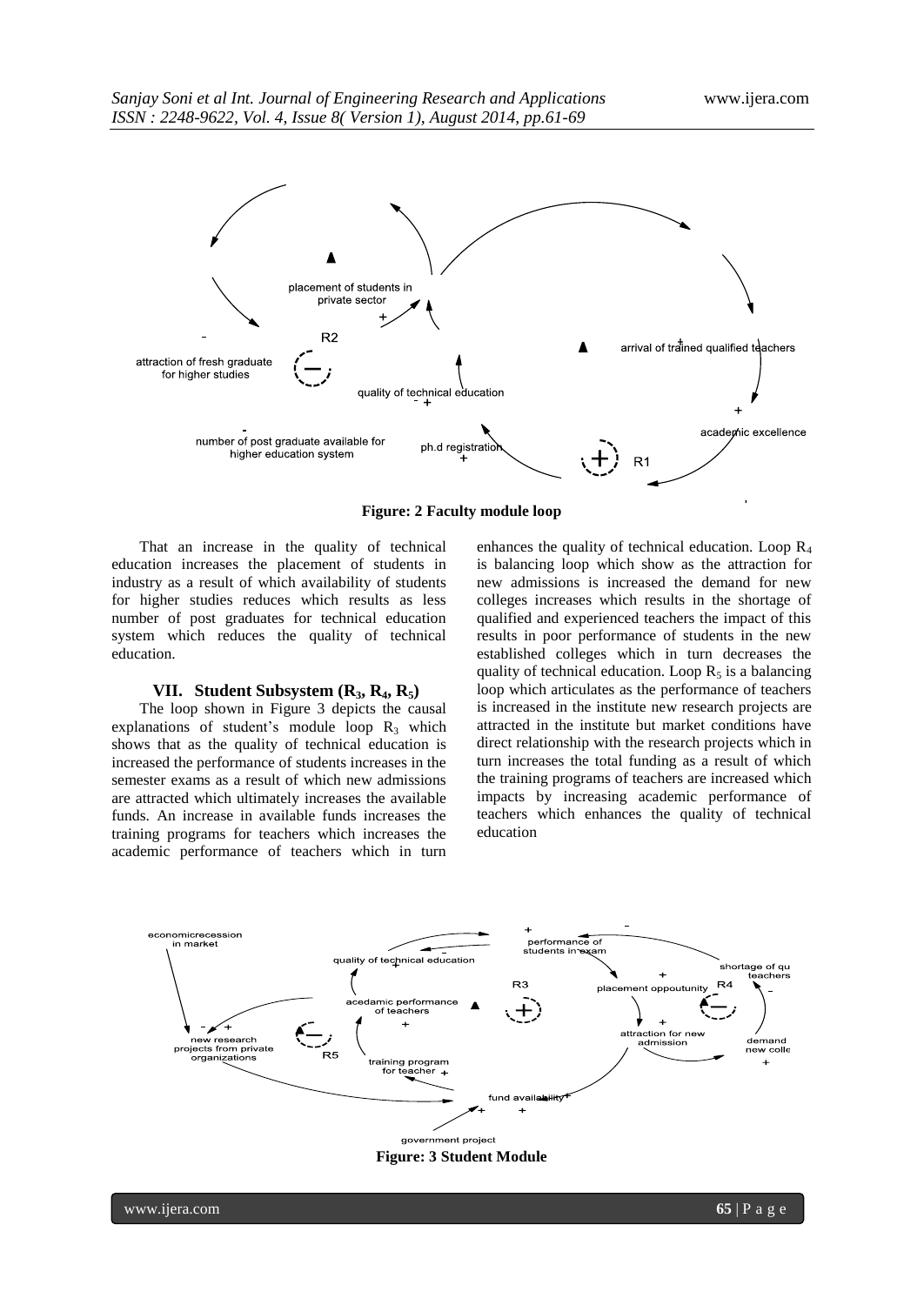## **VIII. Administrative Subsystem (R6)**

The loop shown in figure 4 depicts the causal relationship of admistrative module which articulates as the quality of technical education increases the student teacher interactions increases as a result of which teaching enhances which promotes the performance of students in semester exams as a impact of which the placements are increased which attracts new admission which ultimately increases the available funds which in turn are utilized for the development of infrastructure of the institute (library,internet,etc.) which results in the increase in the quality of technical education system.



## **IX. The model**

Taking causal loop diagrams as a base a system dynamic model is constructed in which quality of technical education system is a level variable which is linked with teachers arrival rate and teacher quitting rate. Quality of technical system is also linked with number of pass out students and placements of students in industries.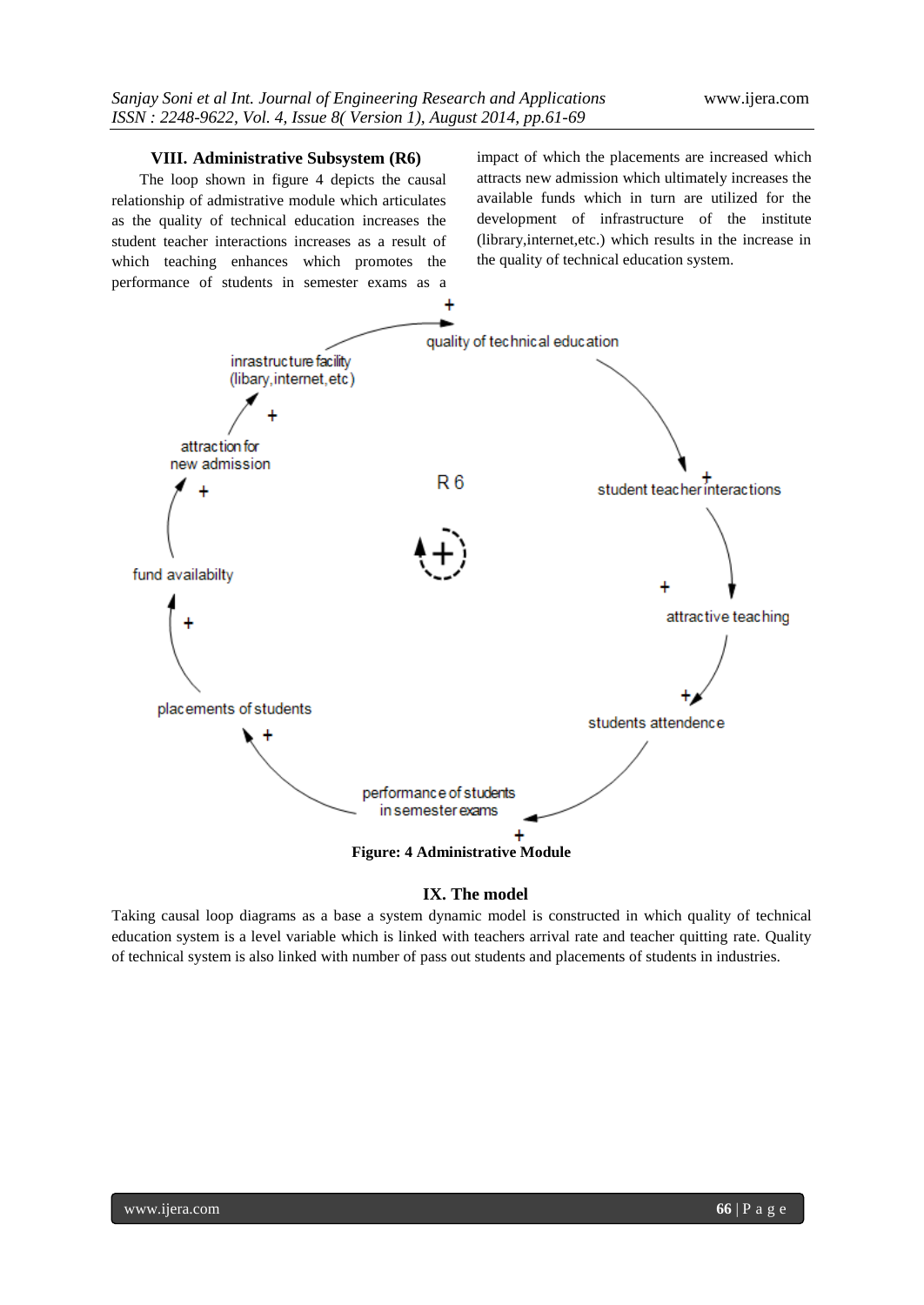

**Figure: 5 Flow Model of Technical Education system.**

## **X. Results and Discussion:**

The table shown below gives the simulated values of quality by running the model for the period from 2004 to 2025.By assuming initial value for starting year as zero. The quality computation shown in the table is done from available data of Jabalpur Engineering College one of the premier Institute of Madhya Pradesh. The table shows the dynamic behavior of quality with time indicating that quality in not a function of one single thing but depends on various factors.Quality1, Quality2, Quality3, signifies the quality with presence of Assistant Professors, Associate Professors, and Professors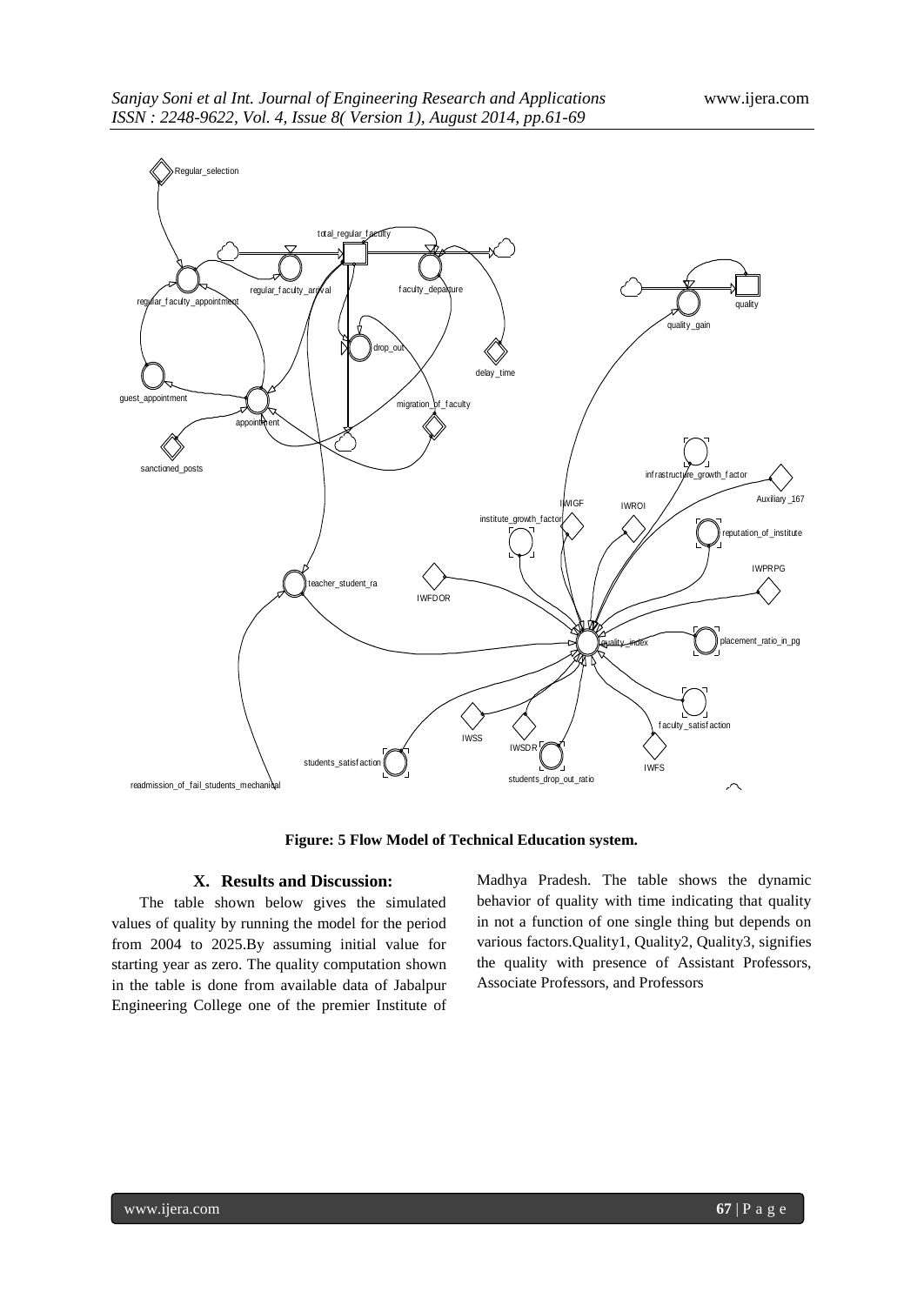| year  | quality(1) | quality(2) | quality(3) |  |
|-------|------------|------------|------------|--|
| 2,004 | 0.00       | 0.00       | 0.00       |  |
| 2,005 | 6.06       | 3.57       | 6.18       |  |
| 2,006 | 94.21      | 93.24      | 94.54      |  |
| 2,007 | 132.60     | 132.27     | 132.68     |  |
| 2,008 | 145.19     | 145.13     | 145.13     |  |
| 2,009 | 111.41     | 111.56     | 111.33     |  |
| 2,010 | 122.57     | 122.85     | 123.09     |  |
| 2,011 | 123.45     | 123.57     | 123.74     |  |
| 2,012 | 144.11     | 144.14     | 144.24     |  |
| 2,013 | 154.80     | 154.78     | 154.96     |  |
| 2,014 | 161.04     | 160.89     | 160.60     |  |
| 2,015 | 135.18     | 135.13     | 134.81     |  |
| 2,016 | 123.10     | 123.11     | 122.77     |  |
| 2,017 | 117.91     | 117.95     | 117.59     |  |
| 2,018 | 116.16     | 116.22     | 115.85     |  |
| 2,019 | 116.14     | 116.21     | 115.84     |  |
| 2,020 | 116.98     | 117.06     | 116.68     |  |
| 2,021 | 118.25     | 118.33     | 117.94     |  |
| 2,022 | 119.73     | 119.81     | 119.43     |  |
| 2,023 | 121.33     | 121.41     | 121.02     |  |
| 2,024 | 122.97     | 123.06     | 122.67     |  |
| 2,025 | 124.65     | 124.73     | 124.34     |  |
|       |            |            |            |  |
|       |            |            |            |  |
|       |            |            |            |  |

**Figure: 6 Simulation result between teaching faculty and quality of Technical Education.**



**Figure: 7 Dynamic Behavior of Quality with Time**

## **XI. Conclusion**

The above investigation reveals that the quality of higher education is not independent but it has causal relationships with other parameters of technical education system .While discussing the quality issues of technical education the feedback of

these parameters on quality of technical education cannot be ignored. The model constructed by taking the base of causal loop diagram of various sectors of technical education system helps in predicting the behavior of these parameters over long run, Thus